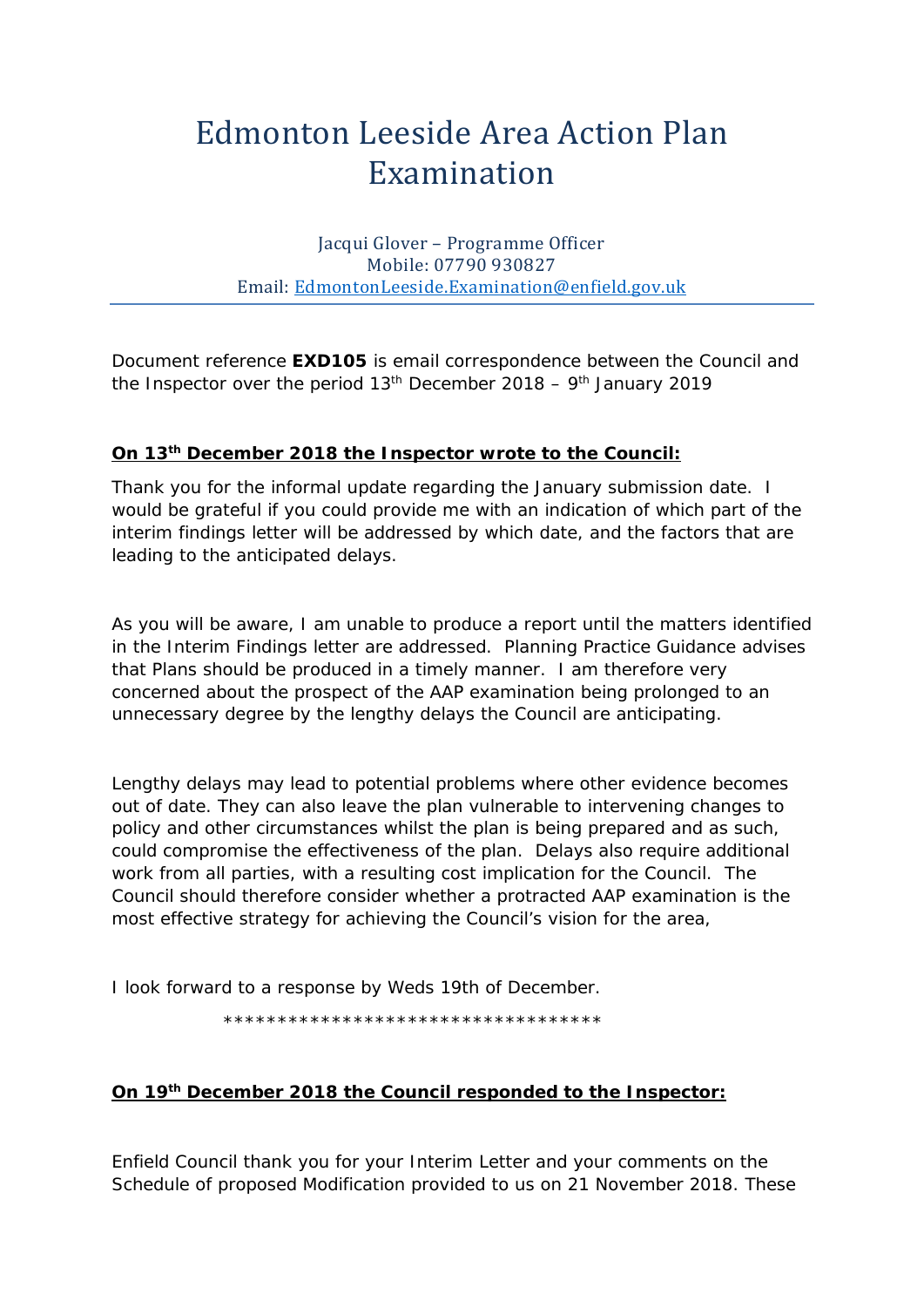will greatly aid us in ensuring that the Edmonton Leeside Area Action Plan (ELAAP) is sound.

In line with your comments and discussions with other stakeholders the Council has decided that, in order to ensure that the ELAAP is soundly underpinned by the adopted Core Strategy, the AAP will support 5,000 dwellings at Meridian Water and no SIL release.

The Council recognises that delivery of more than 5,000 units to take Meridian Water to a capacity of 10,000 homes, as well as the matter of SIL, need to be assessed and evidenced more strategically and have concluded that this would be best achieved through Enfield's Local Plan production process. The Council's Regulation 18 Local Plan document is currently out for public consultation.

The ELAAP, as well as the upcoming Meridian Water Masterplan, will therefore cover only residential development of 5,000 units on non-SIL land. The Central Spine Road corridor will remain unchanged from the version submitted to you in modifications following the EiP, as delivery of this key piece of infrastructure is still crucial to enabling the successful operation of the area, including 5,000 residential units, ongoing industrial operations on SIL land and improvements to connectivity and legibility and the functioning of the wider area

The Council have contacted all of their relevant consultants who will be involved in preparing the pieces of evidence that your letter states are required to resolve outstanding matters of soundness. Our consultants have scoped the amount of work required, as well as the relevant interdependencies between different matters. The work required to make relevant changes to the AAP, as well as to address the majority of your concerns can be completed by March 2019.

The only two pieces of evidence which will not be possible to complete in this timescale are the full strategic transport and flood models. This is due to the run time of the models, the need to calibrate and subsequently validate the models, and the level of detail required. On matters of transport and flooding we will therefore only be able to provide you with answers to your questions based on the evidence of the adopted Core Strategy and modelling work completed to date, as presented at the EiP.

The transport and flood modelling to date do not assess the detail around the site or the link road. The existing flood model also does not take into account current climate change allowances.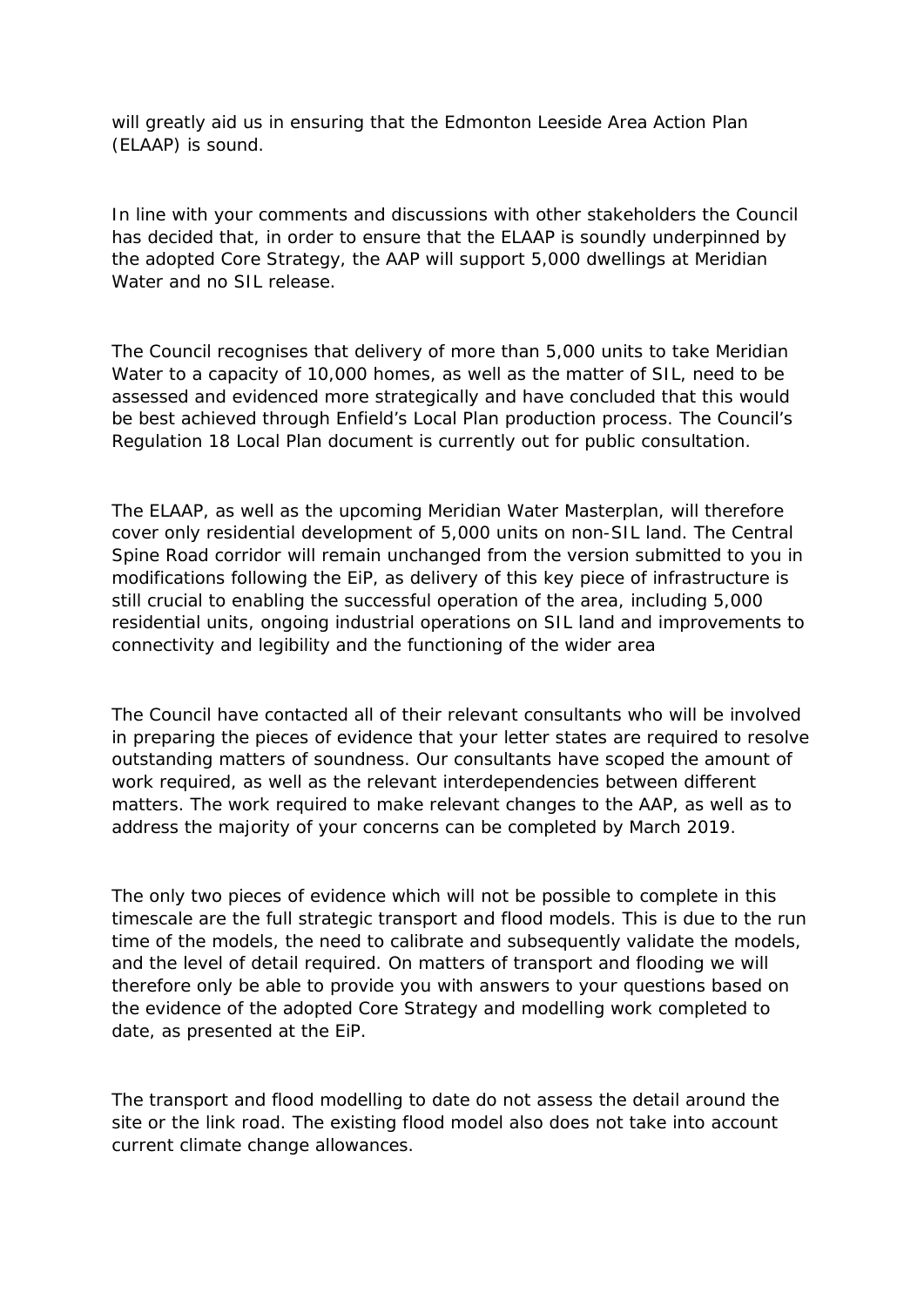Therefore the Council will still proceed with calibrated and validated strategic transport and flood models to run all of the relevant scenarios and fully assess impacts and measures required to address these. These will not be completed until July.

As the AAP is now fully consistent with the residential capacity and SIL situation of the adopted Core Strategy and London Plan and its position on transport and flooding to support 5,000 residential units, we hope that this will provide you with sufficient comfort, without the need to wait for the results of the full strategic transport and flood modelling.

If you are confident that the plan can be made sound on this basis, the Council will aim to respond to the matters you have raised by March 2019. If you believe that the plan can only be made sound on the basis of the full level of detail on transport and flooding from completed strategic modelling work, the Council will have to delay submitting further information to you until July 2019.

\*\*\*\*\*\*\*\*\*\*\*\*\*\*\*\*\*\*\*\*\*\*\*\*\*\*\*\*\*\*\*\*\*\*\*\*

#### On 20<sup>th</sup> December 2018 the Inspector asked:

Can the Council clarify:

Is still the Council's intention to intensify employment uses on the other  $1<sup>1</sup>$ sites identified during the hearings?

 $2<sub>1</sub>$ What is the proposed employment figure for Meridian Water? Is this in line with the adopted Core Strategy? (1,500 jobs)

\*\*\*\*\*\*\*\*\*\*\*\*\*\*\*\*\*\*\*\*\*\*\*\*\*\*\*\*\*\*\*\*\*

Inspector's letter to the Council 20<sup>th</sup> December is document reference **EXD 106** 

\*\*\*\*\*\*\*\*\*\*\*\*\*\*\*\*\*\*\*\*\*\*\*\*\*\*\*\*\*\*